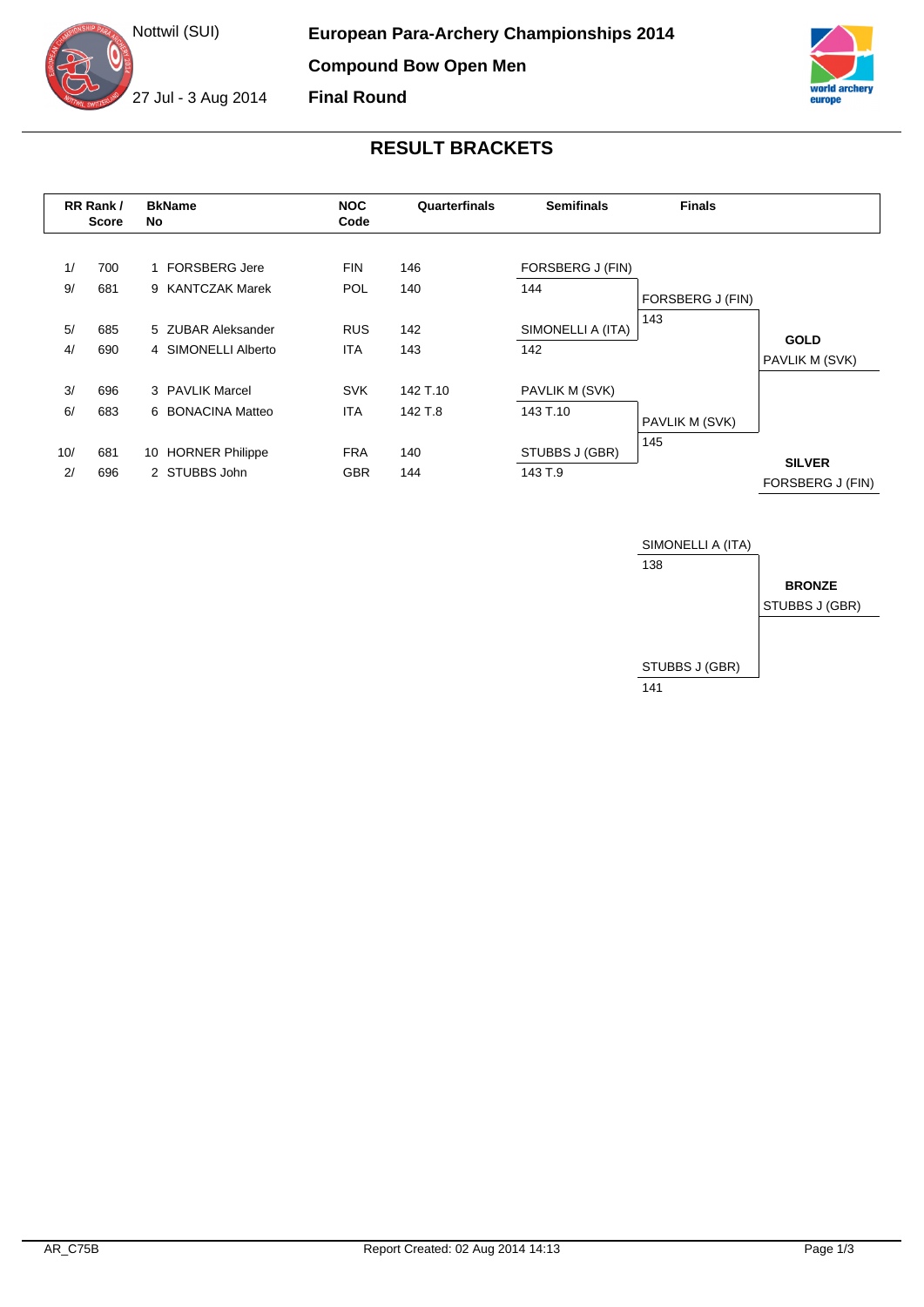



## **RESULT BRACKETS**

|            | RR Rank/<br><b>Score</b> | No | <b>BkName</b>                              | <b>NOC</b><br>Code       | $1/24$<br>Elimin. Round | 1/16<br>Elimin. Round       | 1/8<br>Elimin. Round    | Quarterfinals     |
|------------|--------------------------|----|--------------------------------------------|--------------------------|-------------------------|-----------------------------|-------------------------|-------------------|
|            |                          |    |                                            |                          |                         |                             |                         |                   |
| 1/         | 700                      |    | 1 FORSBERG Jere                            | <b>FIN</b>               |                         | FORSBERG J (FIN)            |                         |                   |
|            |                          |    | pre-seeded in 1/16th                       |                          |                         | 145                         | FORSBERG J (FIN)        |                   |
|            |                          |    |                                            |                          |                         |                             | 146                     |                   |
| 33/        | 638                      |    | 33 PAYAN Francisco                         | <b>ESP</b>               | 131                     | PAYAN F (ESP)               |                         |                   |
| 32/        | 638                      |    | 32 TORNSTROM Hakan                         | <b>SWE</b>               | 120                     | 143                         |                         | FORSBERG J (FIN)  |
| 17/        | 664                      |    | 17 KALLUNKI Keijo                          | <b>FIN</b>               |                         | KALLUNKI K (FIN)            |                         | 146               |
|            |                          |    | -Bye-                                      |                          |                         | 141                         |                         |                   |
|            |                          |    |                                            |                          |                         |                             | KALLUNKI K (FIN)<br>140 |                   |
|            |                          |    | -Bye-                                      |                          |                         | JOHANNESSEN M (NOR)         |                         |                   |
| 16/        | 667                      |    | 16 JOHANNESSEN Morten                      | <b>NOR</b>               |                         | 138                         |                         |                   |
| 9/         | 681                      |    | 9 KANTCZAK Marek                           | POL                      |                         | KANTCZAK M (POL)            |                         |                   |
|            |                          |    | -Bye-                                      |                          |                         | 140                         |                         |                   |
|            |                          |    |                                            |                          |                         |                             | KANTCZAK M (POL)<br>143 |                   |
|            |                          |    | -Bye-                                      |                          |                         | FALCIER M (ITA)             |                         |                   |
| 24/        | 655                      |    | 24 FALCIER Mirco                           | <b>ITA</b>               |                         | 132                         |                         | KANTCZAK M (POL)  |
| 25/        | 655                      |    | 25 RODRIGUEZ GONZALEZ Guillermo Javier ESP |                          |                         | RODRIGUEZ GONZALEZ GJ (ESP) |                         | 140               |
|            |                          |    | -Bye-                                      |                          |                         | 136                         |                         |                   |
|            |                          |    |                                            |                          |                         |                             | HANCI D (TUR)           |                   |
|            |                          |    | pre-seeded in 1/16th                       |                          |                         | HANCI D (TUR)               | 142                     |                   |
| 8/         | 682                      |    | 8 HANCI Dogan                              | <b>TUR</b>               |                         | 139                         |                         |                   |
| 5/         | 685                      |    | 5 ZUBAR Aleksander                         | <b>RUS</b>               |                         | ZUBAR A (RUS)               |                         |                   |
|            |                          |    | pre-seeded in 1/16th                       |                          |                         | 143                         |                         |                   |
|            |                          |    |                                            |                          |                         |                             | ZUBAR A (RUS)<br>148    |                   |
| 37/        | 630                      |    | 37 CLAESSON Pierre                         | <b>SWE</b>               | 137                     | CLAESSON P (SWE)            |                         |                   |
| 28/        | 641                      |    | 28 KOZLOV Ivan                             | <b>RUS</b>               | 133                     | 137                         |                         | ZUBAR A (RUS)     |
| 21/        | 658                      |    |                                            | GER                      |                         |                             |                         | 142               |
|            |                          |    | 21 MULLER Michael<br>-Bye-                 |                          |                         | MULLER M (GER)<br>142       |                         |                   |
|            |                          |    |                                            |                          |                         |                             | MULLER M (GER)          |                   |
|            |                          |    | -Bye-                                      |                          |                         | LOM-ALI U (AUT)             | 141                     |                   |
| 12/        | 677                      |    | 12 LOM-ALI Usmaew                          | AUT                      |                         | 138                         |                         |                   |
| $13/$      | 672                      |    | 13 KORKMAZ Bulent                          | <b>TUR</b>               |                         | <b>KORKMAZ B (TUR)</b>      |                         |                   |
|            |                          |    | -Bye-                                      |                          |                         | 139                         |                         |                   |
|            |                          |    |                                            |                          |                         |                             | AYGAN E (TUR)           |                   |
|            |                          |    | -Bye-                                      |                          |                         | AYGAN E (TUR)               | 140                     |                   |
| 20/        | 661                      |    | 20 AYGAN Erdogan                           | <b>TUR</b>               |                         | 144                         |                         | SIMONELLI A (ITA) |
|            |                          |    |                                            |                          |                         |                             |                         | 143               |
| 29/<br>36/ | 640<br>630               |    | 29 LELOUP Bryan<br>36 MOSKOVICH Daniel     | <b>FRA</b><br><b>ISR</b> | 134<br>133              | LELOUP B (FRA)<br>133       |                         |                   |
|            |                          |    |                                            |                          |                         |                             | SIMONELLI A (ITA)       |                   |
|            |                          |    | pre-seeded in 1/16th                       |                          |                         | SIMONELLI A (ITA)           | 145                     |                   |
| 4/         | 690                      |    | 4 SIMONELLI Alberto                        | <b>ITA</b>               |                         | 145                         |                         |                   |